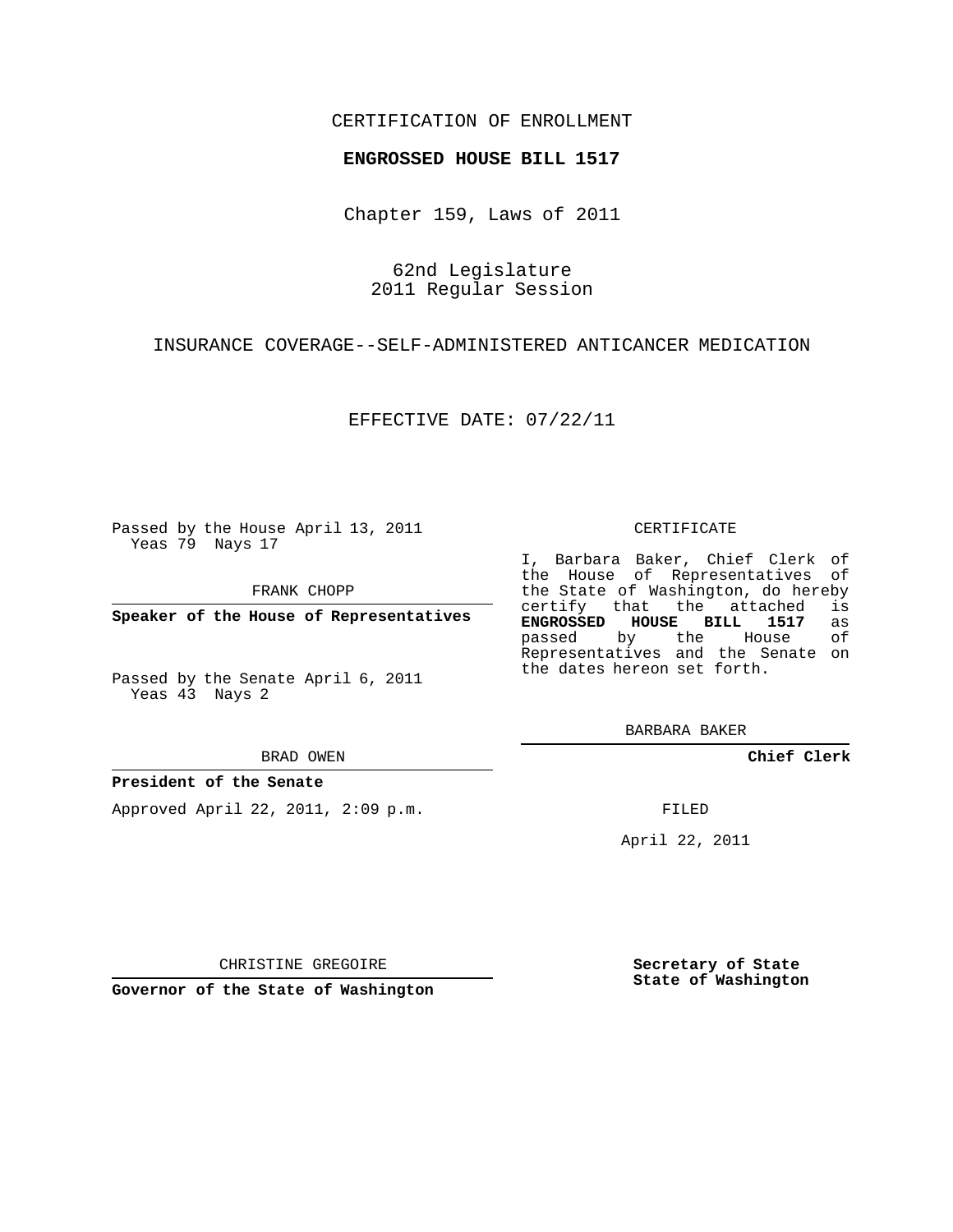# **ENGROSSED HOUSE BILL 1517** \_\_\_\_\_\_\_\_\_\_\_\_\_\_\_\_\_\_\_\_\_\_\_\_\_\_\_\_\_\_\_\_\_\_\_\_\_\_\_\_\_\_\_\_\_

\_\_\_\_\_\_\_\_\_\_\_\_\_\_\_\_\_\_\_\_\_\_\_\_\_\_\_\_\_\_\_\_\_\_\_\_\_\_\_\_\_\_\_\_\_

## AS AMENDED BY THE SENATE

Passed Legislature - 2011 Regular Session

**State of Washington 62nd Legislature 2011 Regular Session By** Representatives Jinkins, Hinkle, Green, Harris, and Stanford Read first time 01/25/11. Referred to Committee on Health Care & Wellness.

 AN ACT Relating to requiring comparable coverage for patients who require orally administered anticancer medication; adding a new section to chapter 41.05 RCW; adding a new section to chapter 48.20 RCW; adding a new section to chapter 48.21 RCW; adding a new section to chapter 48.44 RCW; adding a new section to chapter 48.46 RCW; and creating new sections.

BE IT ENACTED BY THE LEGISLATURE OF THE STATE OF WASHINGTON:

 NEW SECTION. **Sec. 1.** The Washington state legislature finds that for cancer patients, there is an inequity in how much they have to pay toward the cost of a self-administered oral medication and how much they have to pay for an intravenous product that is administered in a physician's office or clinic. The legislature further finds that when these inequities exist, patients' access to medically necessary, appropriate treatment is often unfairly restricted. The legislature also acknowledges that self-administered chemotherapy is the only treatment for some types of cancer where there is no intravenous alternative. The legislature declares that in order to reduce the out- of-pocket costs for cancer patients whose diagnosis requires treatment through self-administered anticancer medication, the cost-sharing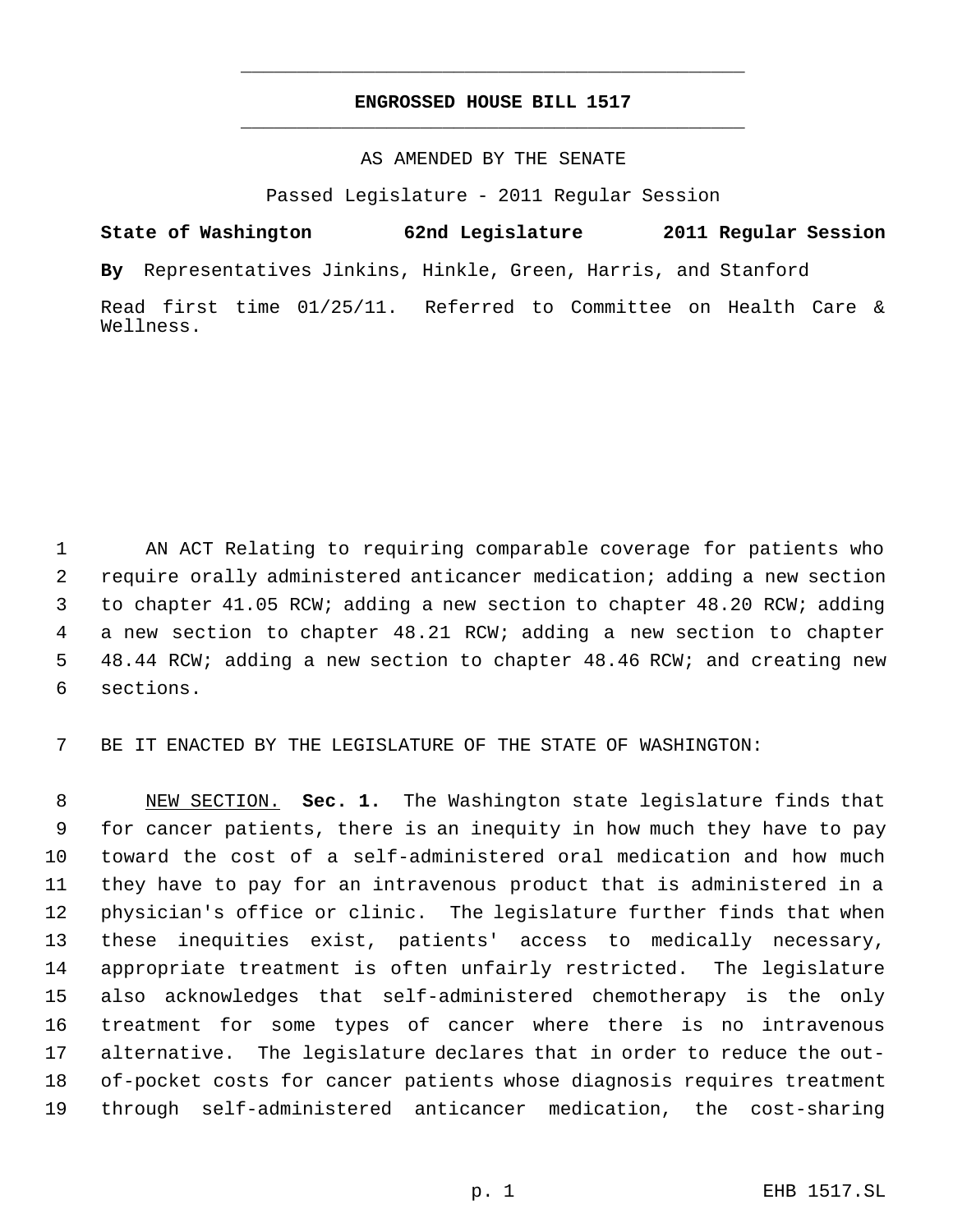responsibilities for these patients must be on a basis at least comparable to those of patients receiving intravenously administered anticancer medication.

 NEW SECTION. **Sec. 2.** A new section is added to chapter 41.05 RCW to read as follows:

 (1) Each health plan offered to public employees and their covered dependents under this chapter, including those subject to the provision of Title 48 RCW, and is issued or renewed beginning January 1, 2012, and provides coverage for cancer chemotherapy treatment must provide coverage for prescribed, self-administered anticancer medication that is used to kill or slow the growth of cancerous cells on a basis at least comparable to cancer chemotherapy medications administered by a health care provider or facility as defined in RCW 48.43.005 (15) and (16).

 (2) Nothing in this section may be interpreted to prohibit a health plan from administering a formulary or preferred drug list, requiring prior authorization, or imposing other appropriate utilization controls in approving coverage for any chemotherapy.

 NEW SECTION. **Sec. 3.** A new section is added to chapter 48.20 RCW to read as follows:

 (1) Each health plan issued or renewed on or after January 1, 2012, that provides coverage for cancer chemotherapy treatment must provide coverage for prescribed, self-administered anticancer medication that is used to kill or slow the growth of cancerous cells on a basis at least comparable to cancer chemotherapy medications administered by a health care provider or facility as defined in RCW 48.43.005 (15) and (16).

 (2) Nothing in this section may be interpreted to prohibit a health plan from administering a formulary or preferred drug list, requiring prior authorization, or imposing other appropriate utilization controls in approving coverage for any chemotherapy.

 NEW SECTION. **Sec. 4.** A new section is added to chapter 48.21 RCW to read as follows:

 (1) Each health plan issued or renewed on or after January 1, 2012, that provides coverage for cancer chemotherapy treatment must provide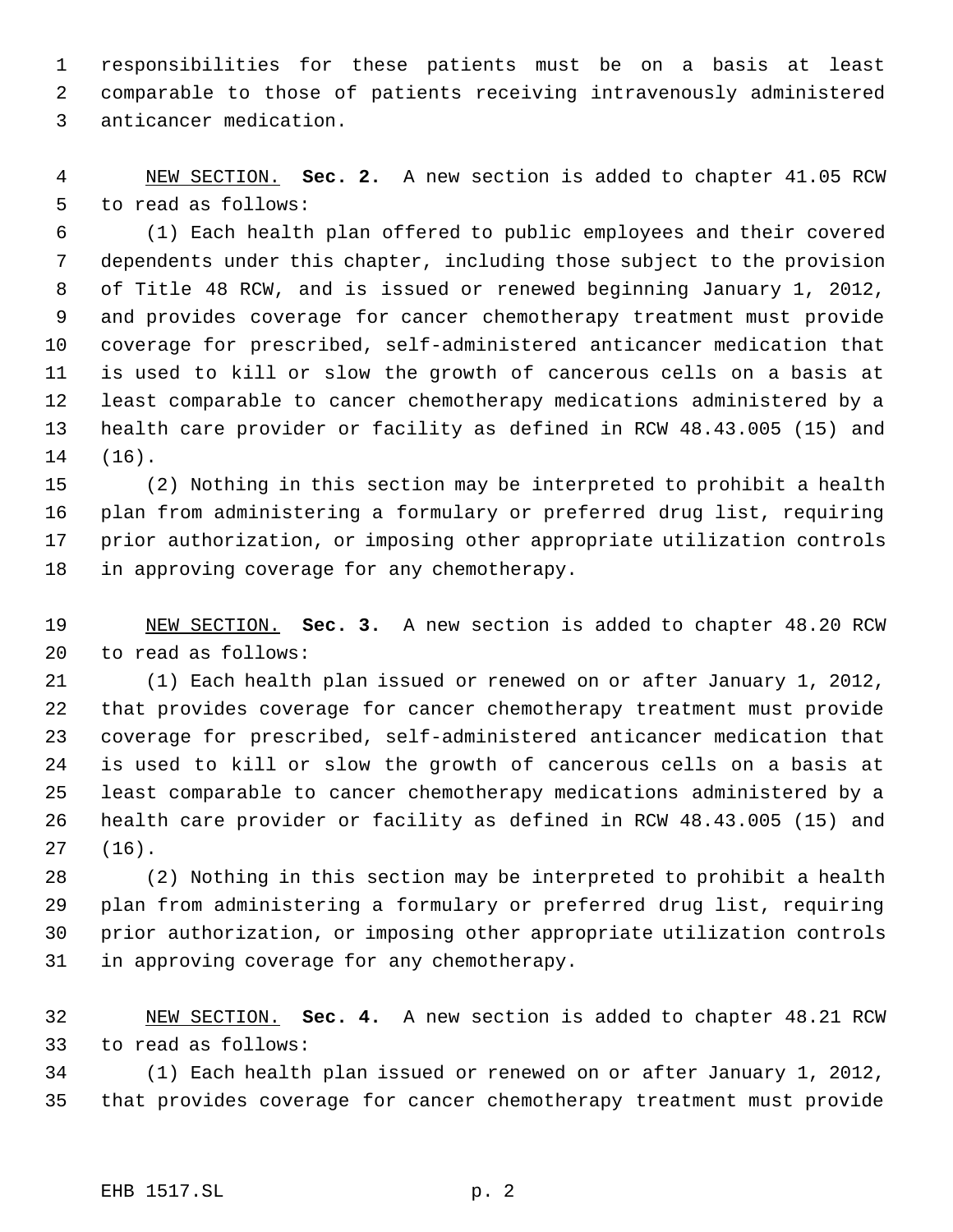coverage for prescribed, self-administered anticancer medication that is used to kill or slow the growth of cancerous cells on a basis at least comparable to cancer chemotherapy medications administered by a health care provider or facility as defined in RCW 48.43.005 (15) and (16).

 (2) Nothing in this section may be interpreted to prohibit a health plan from administering a formulary or preferred drug list, requiring prior authorization, or imposing other appropriate utilization controls in approving coverage for any chemotherapy.

 NEW SECTION. **Sec. 5.** A new section is added to chapter 48.44 RCW to read as follows:

 (1) Each health plan issued or renewed on or after January 1, 2012, that provides coverage for cancer chemotherapy treatment must provide coverage for prescribed, self-administered anticancer medication that is used to kill or slow the growth of cancerous cells on a basis at least comparable to cancer chemotherapy medications administered by a health care provider or facility as defined in RCW 48.43.005 (15) and (16).

 (2) Nothing in this section may be interpreted to prohibit a health plan from administering a formulary or preferred drug list, requiring prior authorization, or imposing other appropriate utilization controls in approving coverage for any chemotherapy.

 NEW SECTION. **Sec. 6.** A new section is added to chapter 48.46 RCW to read as follows:

 (1) Each health plan issued or renewed on or after January 1, 2012, that provides coverage for cancer chemotherapy treatment must provide coverage for prescribed, self-administered anticancer medication that is used to kill or slow the growth of cancerous cells on a basis at least comparable to cancer chemotherapy medications administered by a health care provider or facility as defined in RCW 48.43.005 (15) and (16).

 (2) Nothing in this section may be interpreted to prohibit a health plan from administering a formulary or preferred drug list, requiring prior authorization, or imposing other appropriate utilization controls in approving coverage for any chemotherapy.